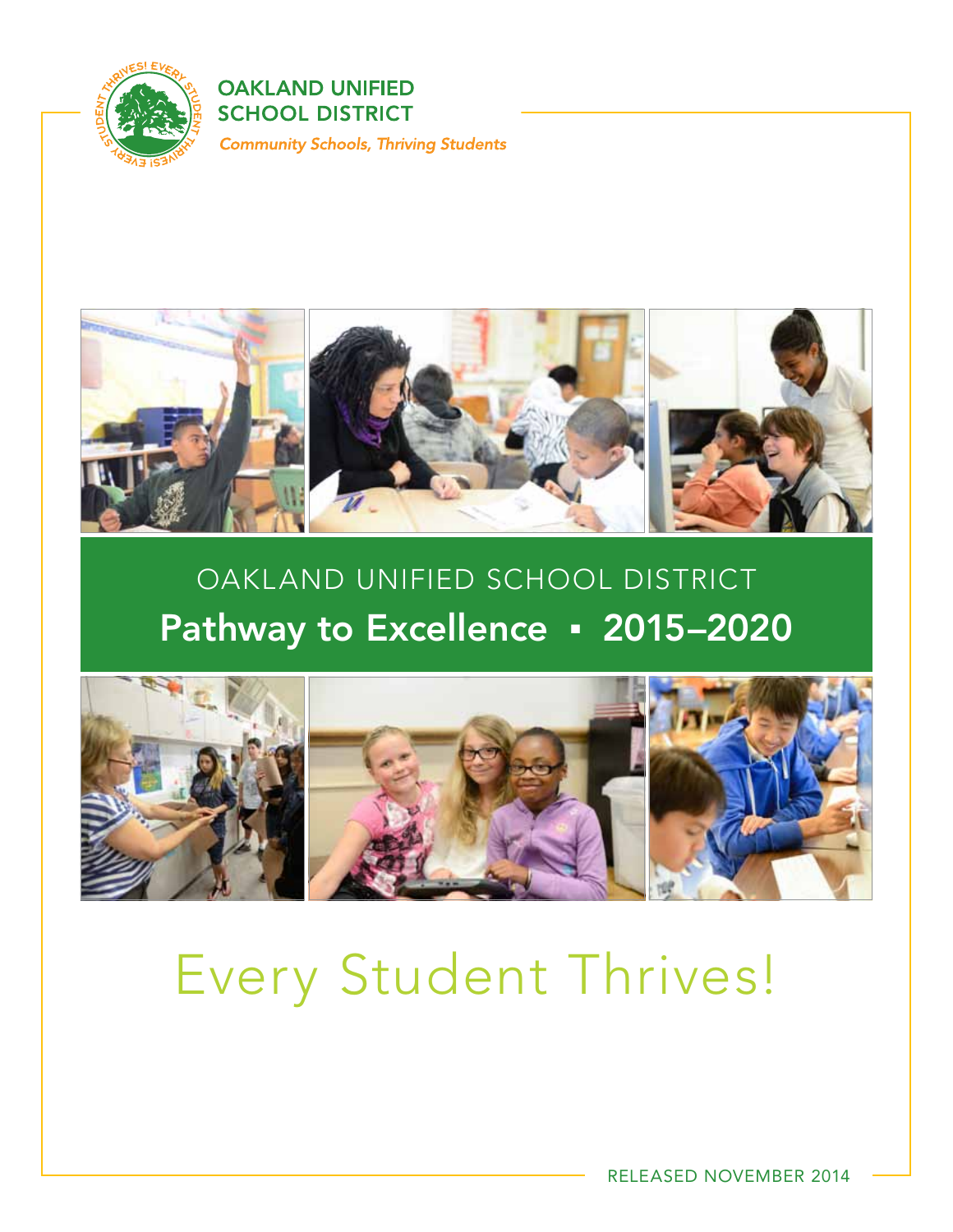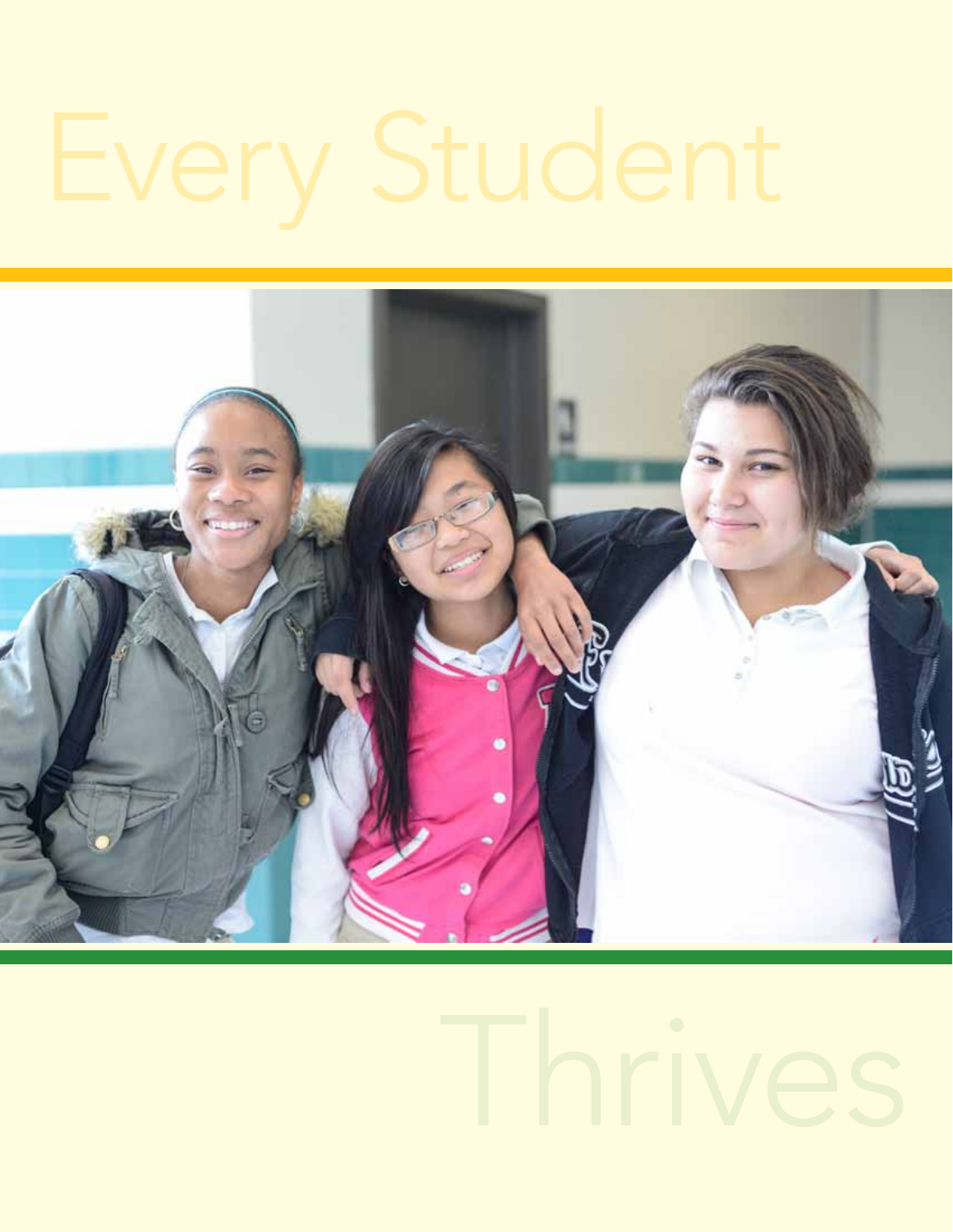November 19, 2014

Dear Oakland Community,

As a twenty-year educator and father to three young children, I've dedicated my adult life to supporting the growth and development of children. Having served as a teacher, a principal, a district leader, and now your Superintendent, I've had a track record of success that has expanded opportunities for young people, decreased the achievement and opportunity gap between students of diverse backgrounds, improved school performance by transforming failing schools, and prepared more students to be college, career, and community ready. My commitment is to partner with you in the effort to ensure that every student has access to a high-quality education. This is my

## The plan before you is our pathway to excellence

and the roadmap for the next five years as we uphold our moral obligation to the students and residents of Oakland.

professional calling and a personal mission, rooted in the fundamental belief that our success in this work is not only just for our students in Oakland, but also rests at the very heart of American democracy.

Many of the ills that plague our society can be traced back to our education system and its shortcomings. When we are satisfied with mediocrity and some students doing without the best, all of us lose in the long run. It puts our city and our nation at risk. The answers to these disparities lie in our ability to transform public education so that it serves students of all backgrounds and all abilities. Our vision is that all OUSD students will find joy in their academic experience while graduating with the skills to ensure they are caring, competent, fully-informed, critical thinkers who are prepared for college, career, and community success.

This work sits at the intersection of race, gender, class, religion, status, access, opportunity, and social advocacy—some of the most vexing questions of this or of any other era. If we are to realize our goals for our children and our society, we must transcend these demographic differences and political considerations in pursuit of a higher non-partisan standard—success for each and every student! It's incredibly hard work, but the solutions are not obscure, they're not mysterious, and they're certainly not out-of-reach. Of course, intellectual debates about methodology, instructional practice, public funding, and private philanthropy come into play; but, in the final analysis, the way we implement a fundamental set of standards will determine our success.

We have a moral imperative to help every child reach his or her potential. If we are to ensure that every student thrives, then we must:

- Provide every student with access to a high-quality school
- Ensure each student is prepared for college, career, and community success
- Staff every school with talented individuals committed to working in service of children
- Create a school district that holds itself and its partners accountable for superior outcomes
- Guarantee rigorous instruction in every classroom, every day

These commitments are non-negotiable; they are the bedrock upon which we'll continue to build this district. I promise to work tirelessly to provide all Oakland Public School students with a high quality education and rich, rewarding social experiences. The plan before you is our pathway to excellence and the roadmap for the next five years as we uphold our moral obligation to the students and residents of Oakland.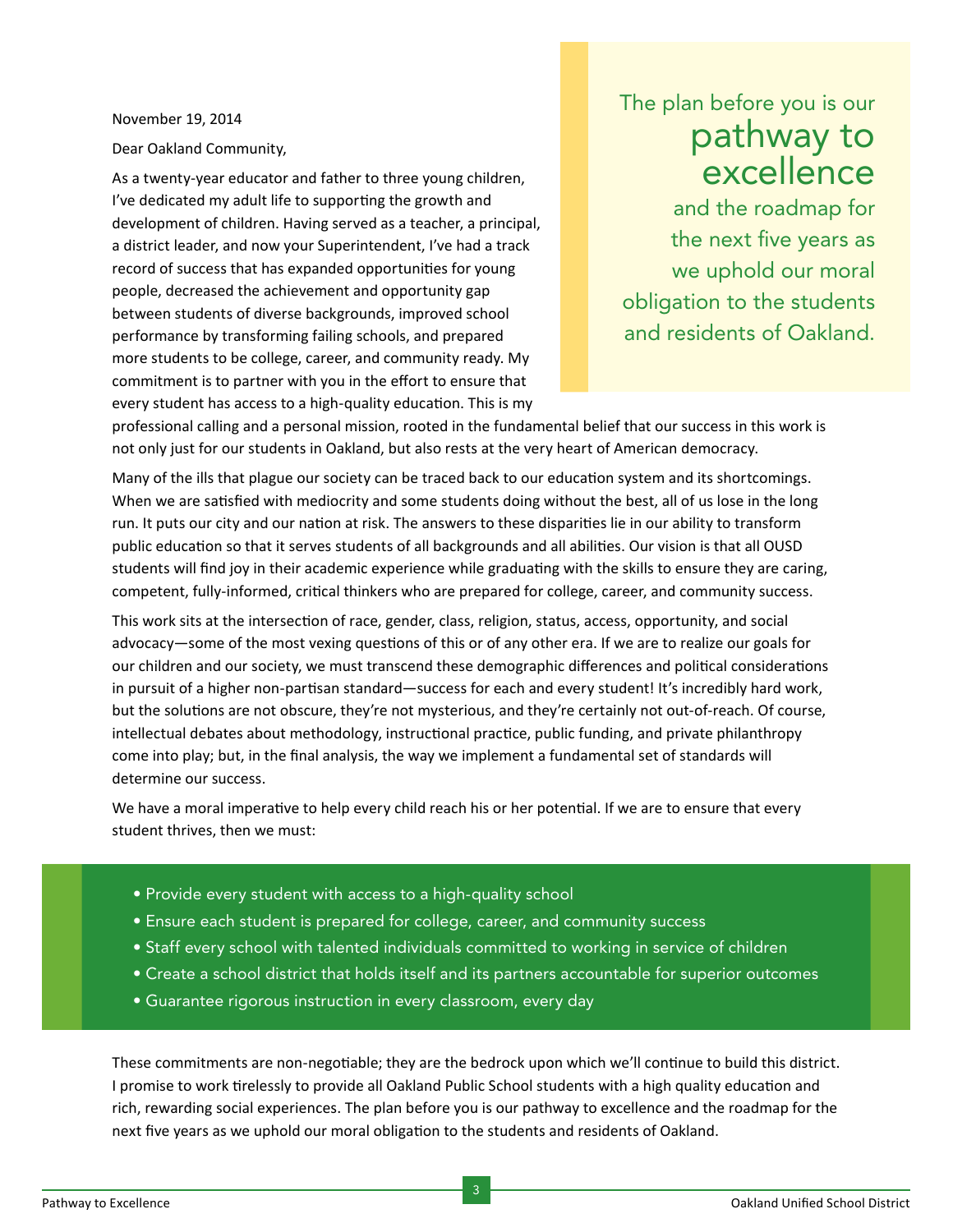No matter your place in Oakland society, man or woman, mature or young, native or transplant, heartland or hills, we all have a stake in this work. Our collective and unified voice will always be more powerful than our individual efforts. We can no longer pit one faction against another or elevate adult concerns above student needs. We can no longer settle for "good enough." We must become a city that expects the best.

Guiding principles drive every decision I make as Superintendent, and will further our efforts towards becoming the district we must be for our students.

As the Strategic Plan makes clear, the foundational principles for the Oakland Unified School District are:



Relentlessly pursuing these guiding principles and infusing them into every aspect of our work will produce the results we seek. No longer will we allow the storyline of the "haves" and the "have-nots" to define Oakland. Instead, we will write a new narrative of strong communities and service to students. We will position OUSD as an employer of choice and the provider of a world-class educational system. As we embark on this journey, we must find common ground on providing an education that challenges students, prompts them to think, encourages them to create, inspires them to dream, motivates them to succeed, and prepares them not just for college and career, but for the world at large.

I cannot wait to partner with you in this work and our students can't afford to wait for its results. Someday, somewhere in America, a school district and a city will fulfill its obligation to its children. Why not now? Why not Oakland?

## This is the time. This is the place. This is when we come together to ensure that EVERY STUDENT THRIVES!

Respectfully,

Antwan Wilson Superintendent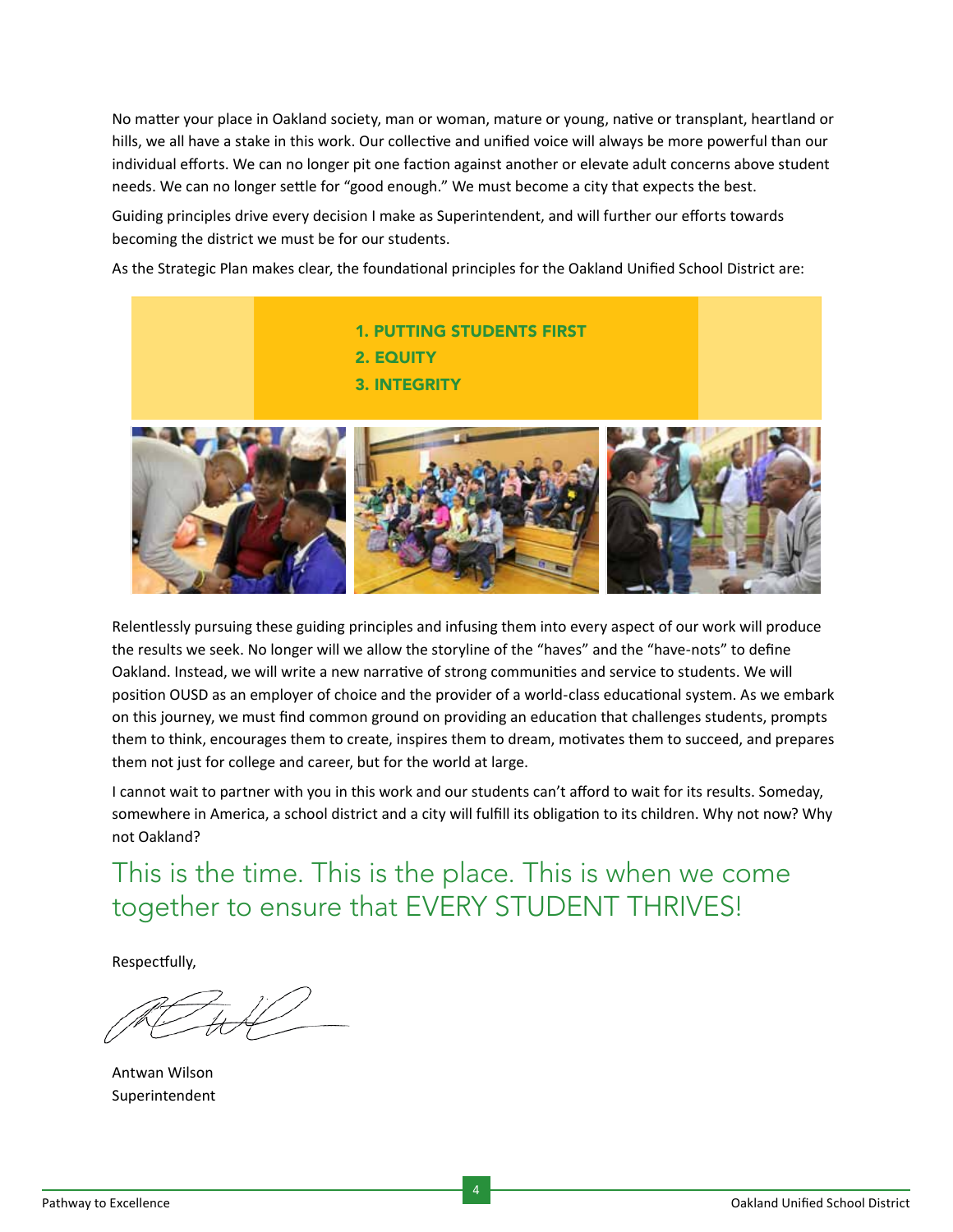# MissioN

Oakland Unified School District (OUSD) will<br>
build a Full Service Community District focused<br>
on high academic achievement while serving the build a Full Service Community District focused on high academic achievement while serving the whole child, eliminating inequity, and providing each child with excellent teachers, every day. All OUSD students will find joy in their

academic experience while graduating with the skills to ensure they are caring, competent, fully-informed, critical thinkers who are prepared for college, career, and community success.



## The Oakland Way!

Ensuring that each and every child receives a quality education is an economic necessity, a moral imperative, and a matter of social justice. That's something this community understands better than perhaps any other town in America. For more than 60 years, Oakland has been a trailblazer in issues of equity and empowerment and the center of some of the country's most powerful social movements. We are standard-bearers. No place is better suited for the fight to support children.

### Our charge is to transform a public education system that reinforces race and class-based fault lines into one that breaks down barriers to achievement and prepares every student for college, career, and community.

Oakland is a city that, for too long, has been defined by the word "potential." It's time to transform potential into results and to ensure that "Every Student Thrives!" As a community, it's our duty to make Oakland's promise manifest. As a school district, it's our responsibility—and our privilege—to prepare every student for success in school, success in career, and success in life. The urgency is tremendous. We don't have time to waste and we don't have time to wait. It's only by undermining the tolerance for mediocrity, condemning low expectations, and establishing uncompromising standards of performance that we can provide our children with the education they deserve and create the community we desire.

Our belief is that significant improvement in student outcomes is driven at the school level. Our every action centrally is in the service of one purpose: building quality community schools that prepare students for college, career, and community success. Empowered school communities that make decisions best suited for the needs of their particular children, align instruction to effective practices, constantly measure academic and social growth, and adapt as necessary to increase student learning, are the foundation of a world-class school district. All schools will benefit from our work to recruit, develop, and retain talented staff in every classroom and every department. All schools will receive defined autonomies, support, and recognition—as well as targeted interventions—to improve student performance. And when, over time, a school demonstrates it doesn't have the capacity for strong site governance or to produce significant academic and social growth in its students, we will intervene to accelerate student performance, enhance school quality, and ensure that Every Student Thrives!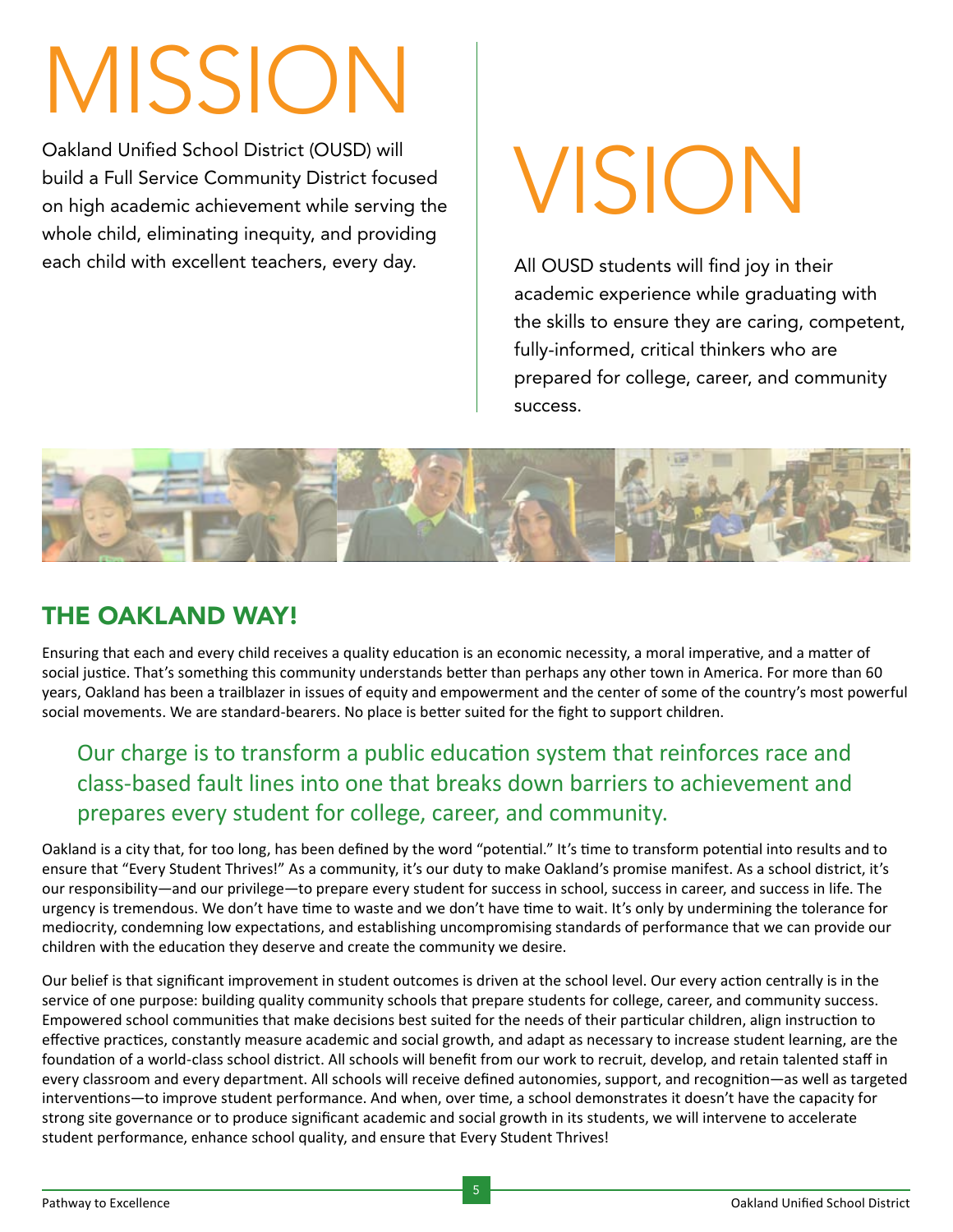## PRIORITIES & OUTCOMES

## Priority 1

## Effective Talent Programs

Our work starts with our people. We need to make OUSD the premier employer for educators in the Bay Area. This means we must recruit the best talent, create a system that cultivates their growth, and develop a culture that facilitates high retention of effective employees.

**By 2020, the number of employees who are strongly engaged with OUSD as measured** by our Engagement Program will increase to 85 percent.



Employees Engaged 2020............... 85%

Now ............... Not currently measured

## Priority 2

## Accountable School District

#### A school district that supports its people is grounded in values and effective systems. We will ensure that we are one team dedicated to the development of quality schools in every Oakland neighborhood. We will also provide exemplary service to all Oakland schools with an emphasis on increasing achievement and engagement for our students.

- **By 2020**, the number of high performing and high quality schools, as measured by the district's School Performance Framework, will increase to 75 percent.
- **By 2020, at least 80 percent of respondents on OUSD's Performance Management** Survey will rate district departments favorably.



### High Performing & High Quality Schools 2020............... 75% Now ............... Not currently measured

## District Departments Performing Favorably

2020............... 80% Now ............... Not currently measured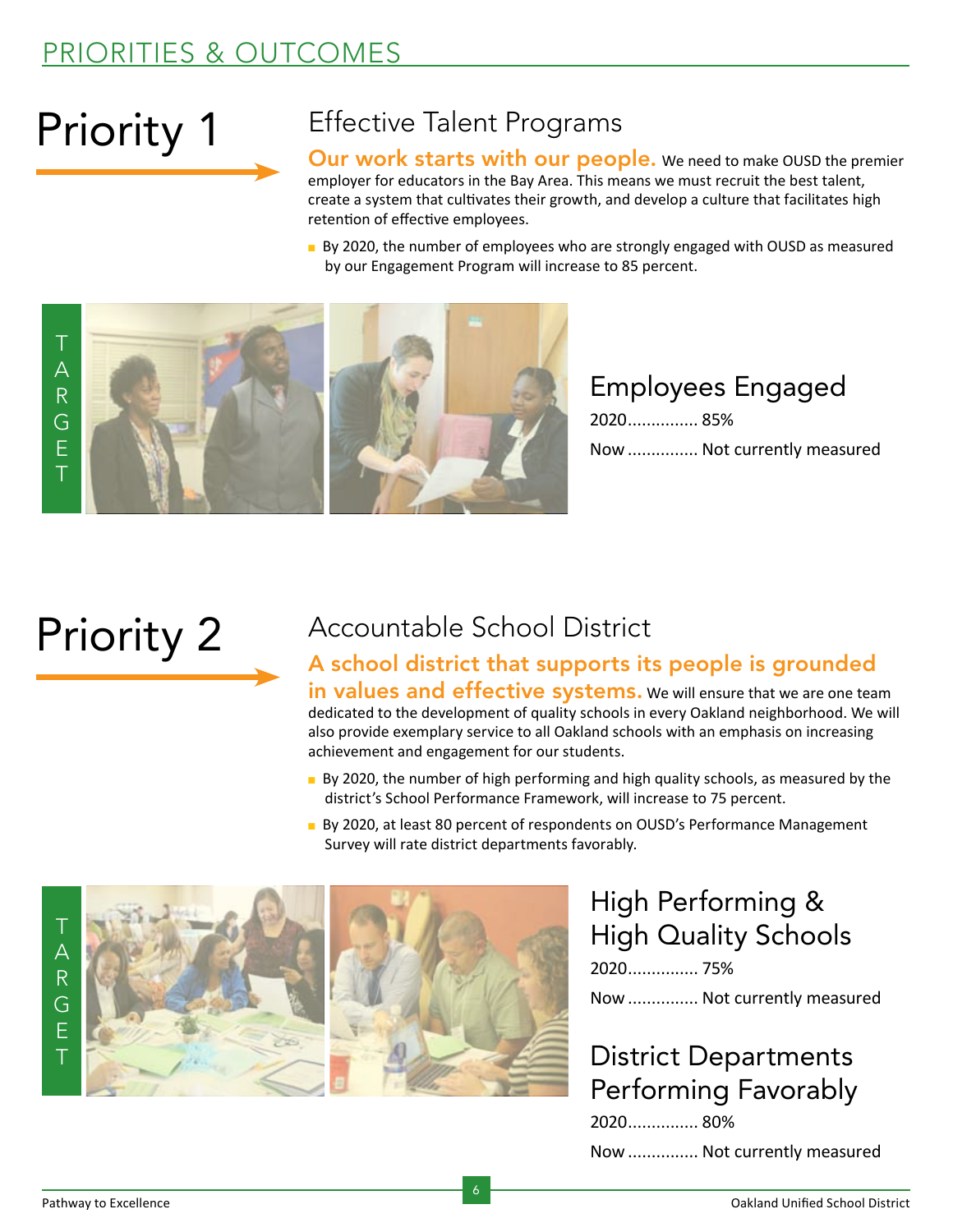## Priority 3

## Quality Community Schools

### Every student deserves the right to attend a quality community school in their neighborhood. The Community Schools

work in Oakland is some of the most compelling work in the country. By targeting our focus, we will build schools that all Bay Area students are proud to attend.

- **By 2020, the percentage of high school students in Linked Learning Pathways will increase to 80 percent, 100 percent for rising** sophomores.
- $\blacksquare$  By 2020, the cohort graduation rate will increase to 85 percent.
- <sup>n</sup> By 2020, the percentage of African-American, Latino, Special Education, English Language Learner (ELL), and Foster Youth students who meet the California College admission requirements for a 4-Year university or college will increase to 60 percent.
- <sup>n</sup> By 2020, the percentage of Long-Term English Language Learners (six or more years in US schools) reclassified to fluent will increase to 50 percent.
- <sup>n</sup> By 2020, the percentage of African-American males without an out-of-school suspension during the year will increase to 97 percent.
- **By 2020**, the percentage of 3rd grade students who are reading on grade level will increase to 85 percent.





High School Students in Linked Learning Pathways 2020................. 80% Now................. 37%



High School Sophomores in Linked Learning Pathways 2020................. 100% Now................. 47%



African-American, Latino, Special Education, ELLs & Foster Youth Students Meeting Four-Year University or College Requirements

2020................. 60%

Now................. 23%



Cohort Graduation Rate 2020................. 85% Now................. 67%



Long-Term ELLs Reclassified as Fluent 2020................. 50% Now................. 7%





7



| <b>Third Graders Reading</b><br>on Grade Level |  |
|------------------------------------------------|--|
|                                                |  |

|  | Now  38% |  |
|--|----------|--|
|--|----------|--|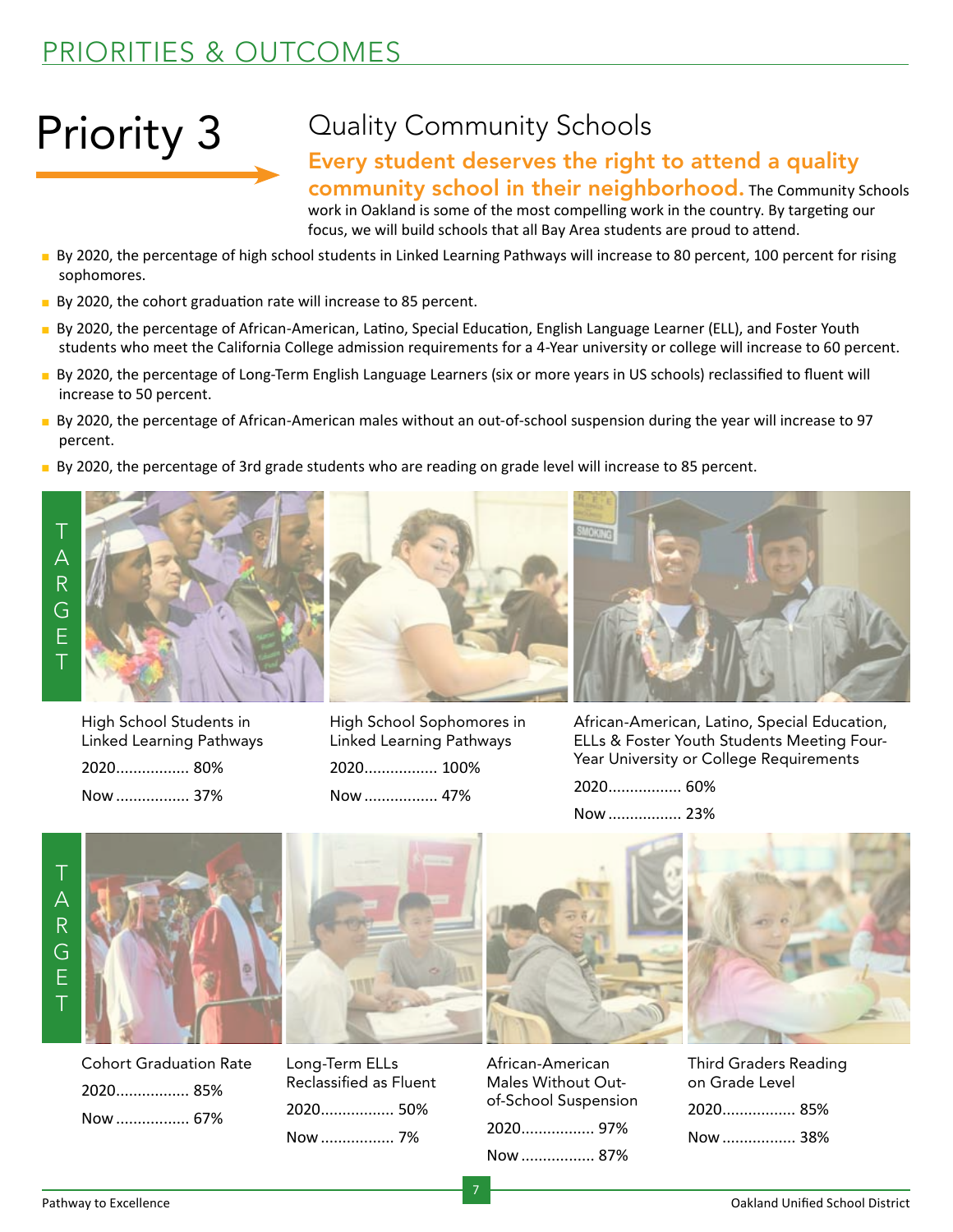

Effective Talent **PROGRAMS** 

## STRATEGIES

#### RECRUITING & ORIENTATION

We will focus on recruiting the best talent and develop efficient systems for supporting their successful transition into their roles in the district.

#### SUPPORTING & EVALUATING

We will make OUSD the employer of choice in the Bay Area by creating conditions for success through effective teams, a culture of professional learning, and the use of observation and constructive feedback.

#### LEADING & RETAINING

We will create professional growth opportunities that facilitate the development of all employees as educators and leaders within our system in a way that supports the placement and retention of our effective employees.



**ACCOUNTABLE** School District

#### IMPLEMENTING DISTRICT CORE VALUES

We will collaboratively develop a set of district core values that will be used to guide how we support our employees, engage with our families and communities, and provide services to our students. These core values are intended to permeate our culture and will be used to drive us towards a north star of excellence as a school district.

#### QUALITY SCHOOL DEVELOPMENT

We will engage in a Strategic Regional Analysis to inform where we need more quality programs, and to inform where district facilities need to be used more effectively. Additionally, we will develop a School Performance Framework to measure quality at all individual schools. Finally, we will begin a Call for Quality Schools focused on facilitating the development of effective school models from the ground up and to ensure that every student is able to attend a quality school in their neighborhood.

#### DISTRICT-CHARTER COMPACT

We will partner with charter schools to provide access to quality schools in every neighborhood while building common systems for enrollment, transfers, discipline, performance, and serving all Oakland students.

#### PERFORMANCE MANAGEMENT

We will measure the effectiveness of central services to ensure that student needs are put first and schools receive the support they need to be successful. We will engage in cycles of inquiry to elevate exemplary services and to improve our supports to our stakeholders.



Quality Community Schools

#### LINKED LEARNING

We will provide learning opportunities for all of our students that meet college and career readiness standards, provide experiential learning, and embed technology-based learning to ensure students are prepared for college, career, and community success. This will begin with early-childhood education to ensure students are prepared for success by third grade. It continues by focusing extra attention to improve our secondary schools by embedding pathways that prepare students for success in careers in the science, technology, engineering, arts, mathematics, health, and entrepreneurial fields. Each Linked Learning pathway will require students to take college-level Advanced Placement, International Baccalaureate, and/or Dual Enrollment courses while providing support to students who need additional help in meeting college and career-level expectations.

#### EQUITY-BASED EDUCATION

We will support our schools with implementing strategies that accelerate the academic achievement of all students while ensuring that we are closing the opportunity gap for our African-American, English Language Learner, Foster Youth, and Special Education Students. This includes building upon the progress of African-American Male Achievement; and, it also includes providing additional resources and supports to some schools to promote the success of our most impacted students that our data shows we need to do more to support in reaching higher academic outcomes.

#### SCHOOL SITE GOVERNANCE

We will focus on clear, transparent, and representative engagement that empowers stakeholders to work collaboratively with the school principal to improve educational outcomes for all students. This will include prioritizing improvement strategies targeted to the needs of the students the school serves and that are tightly aligned with district priorities.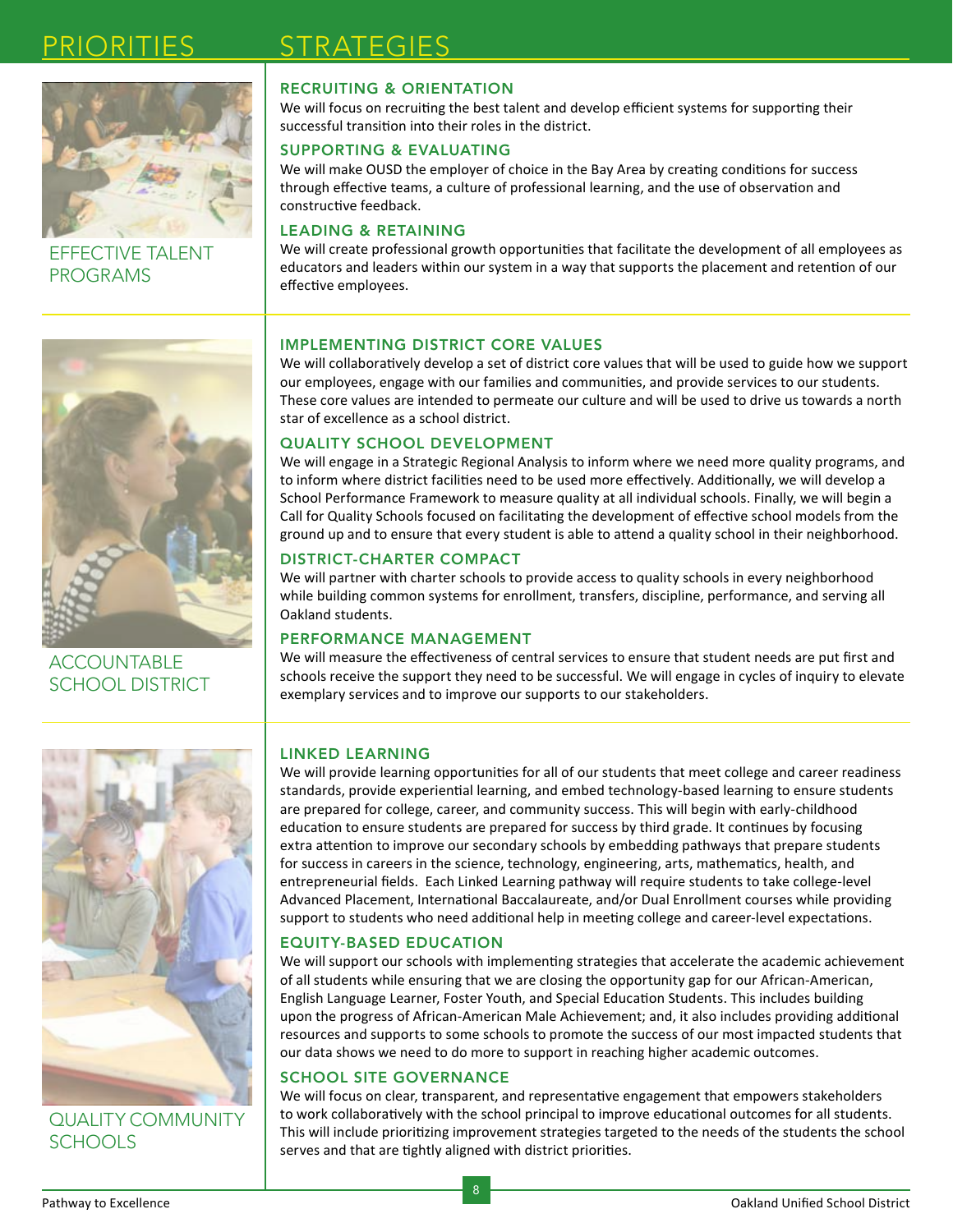

### Local Control Funding Formula & Local Control Accountability Plan

To ensure that every Oakland public school student is prepared for success in college, career, and community, we must use all the resources at our disposal and allocate them in a manner that reflects our shared beliefs and supports a common vision for Oakland students.

- The Local Control Funding Formula (LCFF) determines how the state funds our school district. The money is allocated based on our enrollment of English Learner, Low-Income, and Foster students.
- The Local Control Accountability Plan (LCAP) is a three-year accountability plan that requires input from stakeholders, to ensure LCFF funds are spent intentionally and strategically, for our state and local target populations: Students with Economic Hardship, English Language Learners, Foster Youth, Students with Disabilities, African-American Students, and Latino Students.

During the 2013-2014 school year, OUSD engaged over 5,000 staff, parents, community members and students through a process to help develop the LCAP, which our Board of Education approved in Spring 2014. The input gained during this ongoing process was used to help inform District funding decisions and shape the objectives, themes, and strategies of this Strategic Plan Update.

As we create a world-class school system, we will continue to incorporate community values; collect key data; outline measures of success; and establish commitments to students, staff, and families to guide us as we build a school district where "Every Student Thrives!"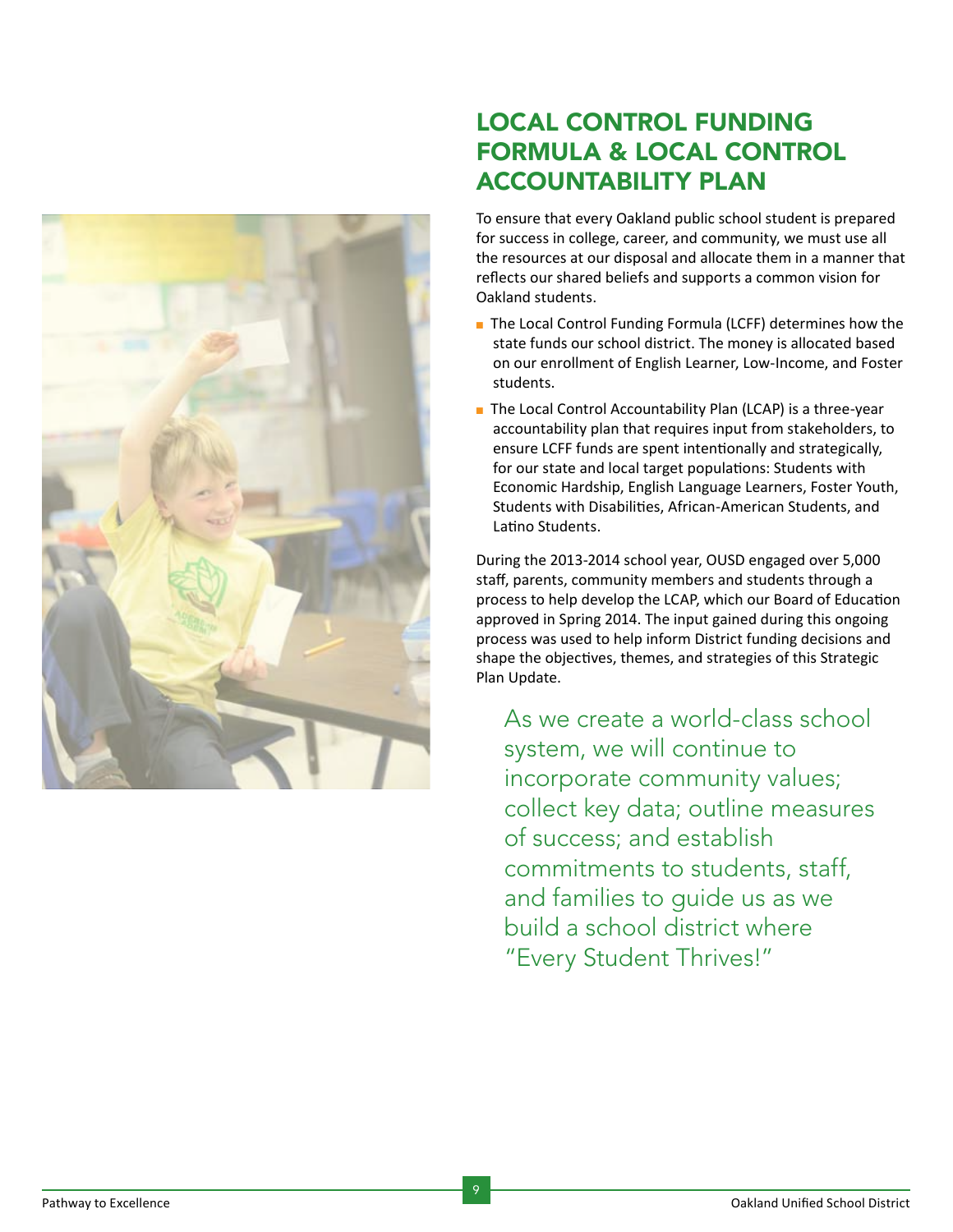## FROM CRADLE TO CAREER: STEPS TO SUCCESS

During my listening engagements, I often heard parents ask questions such as, **"What should my child be reading by 5th grade?"** or **"Why does it matter that she takes Algebra by eighth grade?"** From birth through graduating from high school, what are the minimum aspirations that we want for all Oakland students to be prepared for a high standard? In the model below, we provide an easy-to-understand path that explains what each student *needs* at every step *in order to be* college, career, and communityready and to have true choices for their future.

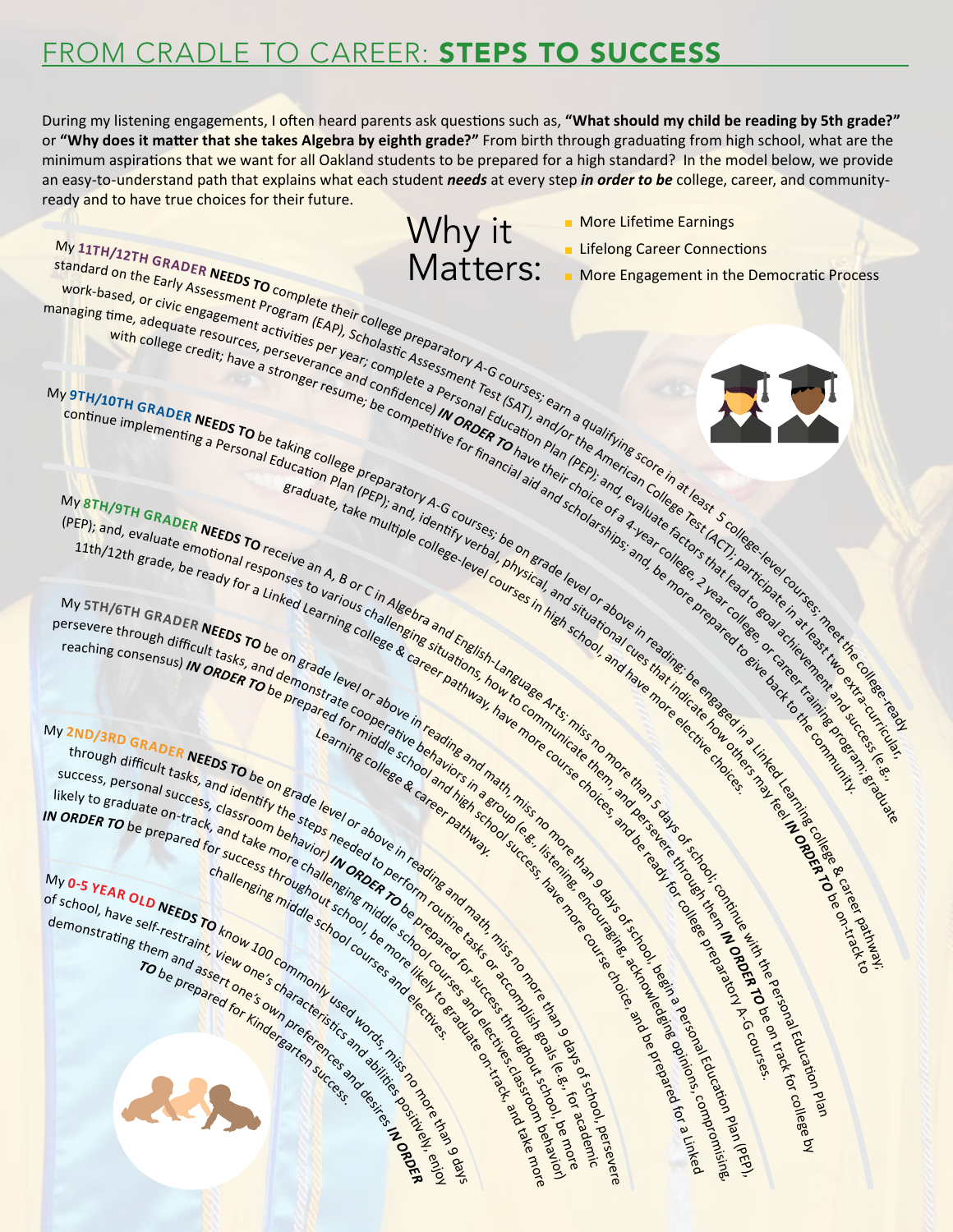## Every Student Thrives!



**118** 

#### **OUSD Vital Stats | 2014-15**

| <b>Total Enrollment</b>  | 48.181 | <b>Total Number of Schools</b> | 118 |
|--------------------------|--------|--------------------------------|-----|
| OUSD Community Schools   | 37.147 | <b>OUSD Community Schools</b>  | 86  |
| OUSD Charter Schools     | 11.034 | <b>OUSD Charter Schools</b>    | 32  |
| Total Employees          | 4.457  |                                |     |
| (OUSD Community Schools) |        |                                |     |

#### **Demographics**

| <b>OUSD Community Schools TK-12</b> |     | <b>OUSD Charter Schools K-12</b> |     |
|-------------------------------------|-----|----------------------------------|-----|
| African-American                    | 30% | African-American                 | 21% |
| Asian                               | 14% | Asian                            | 11% |
| Latino                              | 39% | Latino                           | 57% |
| White                               | 12% | White                            | 6%  |
| Other                               | 5%  | Other                            | 6%  |
| <b>English Learners</b>             | 31% | <b>English Learners</b>          | 30% |
| Free/Reduced Price Lunch            | 71% | Free/Reduced Price Lunch         | 76% |
| Foster Students                     | 1%  |                                  |     |
| Special Education Students          | 10% |                                  |     |
|                                     |     |                                  |     |

#### **OUSD Graduation Rates, 2013\***

| <b>OUSD Community Schools, 2013</b> | <b>OUSD Charter Schools, 2013</b> |
|-------------------------------------|-----------------------------------|
|                                     |                                   |

All Students 67%

### All Students 72%

#### **OUSD Community Schools Budget**

| Total Budgeted Expenditures                      | \$607.7 million |
|--------------------------------------------------|-----------------|
| Restricted                                       | \$284.8 million |
| Unrestricted                                     | \$322.9 million |
| <b>Llarestricted Budget Allecation (2014-15)</b> |                 |

#### **Unrestricted Budget Allocation (2014-15)**

| Direct to Schools | \$196.7 million (61 percent) |
|-------------------|------------------------------|
| School Support    | \$82.2 million (25 percent)  |
| Infrastructure    | \$38 million (12 percent)    |
| State Loan        | \$6 million (2 percent)      |

\* Students who graduated within four years of entering 9th grade

### Recent Accomplishments

- n In the past two years, OUSD employees have been named California Teacher of the Year (I'Asha Warfield, 2013) and California Classified Employee of the Year (Marcus Board, 2014).
- Since 2010, three OUSD schools have earned National Blue Ribbon Status and 10 sites have been recognized as California Distinguished Schools.
- Between 2011 and 2013, OUSD's graduation rate improved by 8.1 percent, while the dropout rate fell by 9.0 percent
- **n** OUSD operates 15 school-based health clinics, the most per capita of any school district in the country.
- **n** OUSD supports its college and career preparatory goals with the most California Partnership Academies of any school district in the state.
- Oakland is one of only eight school districts in the country selected to participate in a special initiative by the Collaborative for Academic, Social, and Emotional Learning (CASEL) to help students manage emotions, achieve positive goals, show empathy for others, maintain positive relationships, and make responsible decisions.